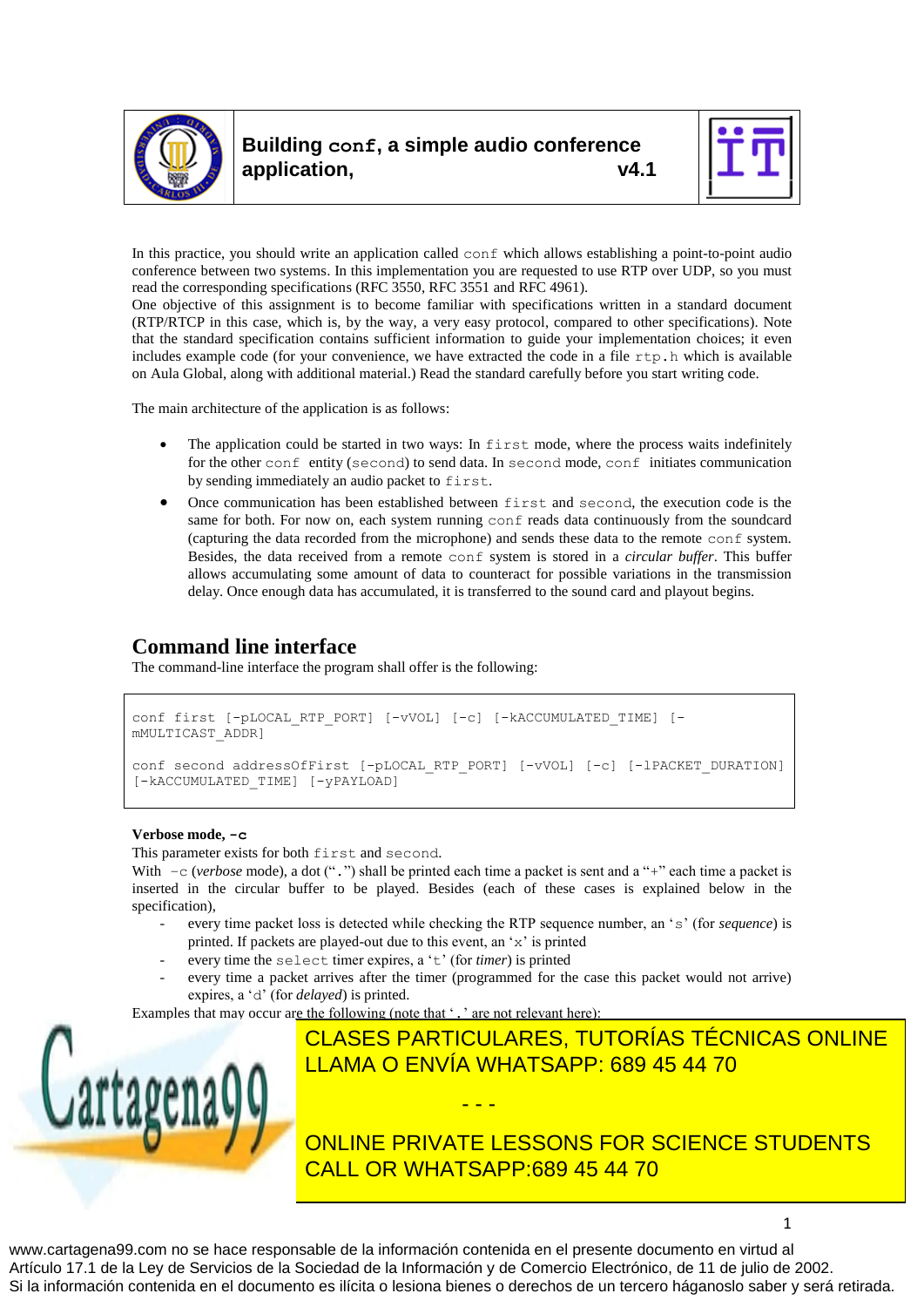When the execution in verbose mode finishes, it must show the theoretical time required to playout the content, as well as the actual time required to perform the playout: time elapsed since the playout of the first packet to the playout of the last one (or a good approximation possible to that time); the comparison between the theoretical and actual playout times can be used to evaluate the quality of an implementation.

-c can be independently activated in first or second.

#### **Local RTP port, -p**

This parameter exists for both first and second. The ports to use can be configured using  $-p$ , with a default value of 5004. Port numbers must be the same for both first and second modes.

### **Volume, -v**

This parameter exists for both first and second.

It allows setting the local volume for both recording and playout, which can have different values at first and at second.

#### **Accumulated time, -k**

This parameter exists for both first and second.

–kACCUMULATED\_TIME is used to indicate that ACCUMULATED\_TIME milliseconds of data must be stored in the circular buffer before starting the playout. This time is internally rounded down by conf to a multiple of the actual playout time of a packet, so that an integer number of packets are buffered. For example, if  $-k90$  is specified, and a packet has an actual duration of 16.00 ms, the accumulated data will correspond to 80 ms (5) 16-ms packets).

100 ms is the default value for this parameter.

Note that when allocating memory, the circular buffer must be sized to store 200 milliseconds in addition to the buffering time specified in this command, to cope with possible delay variations caused by the network. For example, for –k50, the buffer will be sized to be able to store the data corresponding to 250 ms of playout (rounded down to the multiple of the actual playout time of a packet).

-k may have different values for first and second.

#### **Multicast operation**

The application running as first must be able to use a multicast address to receive the data, as an alternative to receiving it from its unicast address. This is achieved by means of the -mMulticastAddr optional parameter for first mode (for example, -m226.0.0.100), and the addressOfFirst for second mode configured to the same multicast address. In the following example, first listens at multicast address 226.0.0.100 (using –m), which is the same address to which second sends its data.

Host1:~> ./conf first –m226.0.0.100

Host2:~> ./conf second 226.0.0.100

Remember, that the range of valid multicast addresses is 224.0.0.0 to 239.255.255.255 (we recommend you to use an address in the range 226.0.x.x). You can verify if the association is correct by executing a ping to the address.

-m can only be used with first.

If –m is not used, then second is started with the IP unicast address of first, as in the following example.

- - -

Host1:~> ./conf first

Host2:~> ./conf second 163.117.144.7



CLASES PARTICULARES, TUTORÍAS TÉCNICAS ONLINE The oriental in milliseconducture in milliseconducture of the data being careried by a set of the data being c

> ONLINE PRIVATE LESSONS FOR SCIENCE STUDENTS CALL OR WHATSAPP:689 45 44 70

> > 2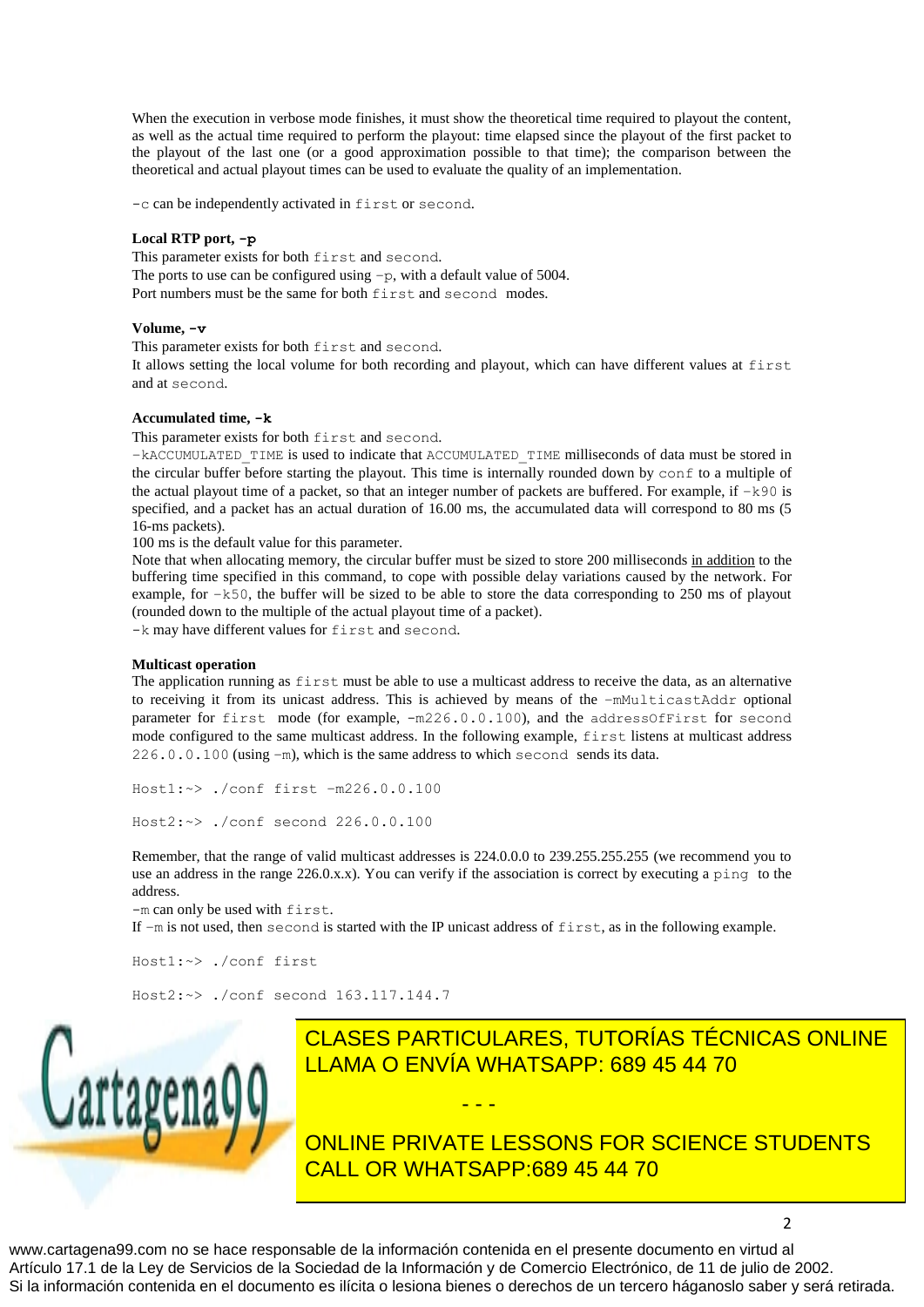first learns the audio block length when it receives the first audio packet from second, by processing the byte length of the UDP packet received (recvfrom system call).

## **Payload, -y**

This parameter is only available with second.

Two values are allowed:  $-y100$  indicates L8 format, and  $-y11$  indicates L16 format. The default value is L8.

L8 refers to a linear coding of 8 bit per sample, single channel, sampling frequency of 8000 Hz; L16 to linear coding of 16 bit per sample, single channel at 44100 Hz. They are partially defined in *RTP profiles for audio and video* (RFC3551), sections 4.5.10, 4.5.11 y 6.

Values of 100 and 11 are the payload type values to be carried in the corresponding RTP packet.

In order to configure the format of soundcard playing and recording, by means of the SNDCTL\_DSP\_SETFMT command with the ioctl call), you should use format value 8 for L8, and format value 16 for L16. (Note that the format value refers to the value used to configure the soundcard).

first learns the payload, and therefore the audio format to be used in the communication, when it receives the first audio packet from second, by reading it from the RTP header.

# **Suggested structure for your code**

You should write a single program (named  $\text{conf}$ ) composed of three sections:

The first section is responsible of initiating the communication between the two modes, first and second. It consists of an if statement which performs different operations for first and for second. At the end of this section,

- second has configured the soundcard according to the  $-y$  and  $-1$  values. It has created the circular buffer sized according to the information obtained from  $-y$ ,  $-1$  and  $-k$ , recorded an audio block, inserted it in an RTP packet, and sent this (one) packet to first using the IP address introduced through the command line. Note that this first packet contains audio information.
- first has received the first packet from second, learnt second's address through the recvfrom system call, it has obtained the payload and length from the received packet, has configured the soundcard with this information, created its circular buffer (using its own  $-k$  value), and inserted the first block of audio data on it.

When this section ends, either activated as first or second, conf knows the IP address of the remote node, the payload to use, the audio block length, has the soundcard configured, and the circular buffer created. From now on, the code is common for both first and second.

The second section is responsible for accumulating the buffering data. In this section, both conf entities are recording and sending to the other endpoint, and receiving data from the network and storing it in the buffer, but are not sending data to the soundcard (there is no playout). To implement this application we recommend a model in which a single process takes care of different events<sup>1</sup>. Then, the application uses the select system call to wait for each one of the following events:

- Once data is available (recorded) at the soundcard, it is immediately sent to the remote system<sup>2</sup>. No buffering is performed when sending to the other side.
- Once data is received from the remote node ( $recv$ from system call), the audio data is copied into the circular buffer.

The steady regime of the program is achieved at the third section, in which the select system call attends to the following operations:

 Once data is available (recorded) at the soundcard, it is immediately sent to the remote system. No buffering is performed when sending to the other side.



# **CLASES PARTICULARES, TUTORÍAS TÉCNICAS ONLINE**  $\text{NFA}$  to the soundcard to the soundcard when the soundcard when the sound  $\text{NFA}$  blocks the soundcard when the sound  $\text{NFA}$  blocks the sound  $\text{NFA}$  blocks the sound of the sound  $\text{NFA}$  blocks the sound of the s **LLAMA O ENVÍA WHATSAPP: 689 45 44 70** - - -

**ONLINE PRIVATE LESSONS FOR SCIENCE STUDENTS** <u>2 Note that the generation of audio data with at constant rate format requires constant time, and the constant time</u>

3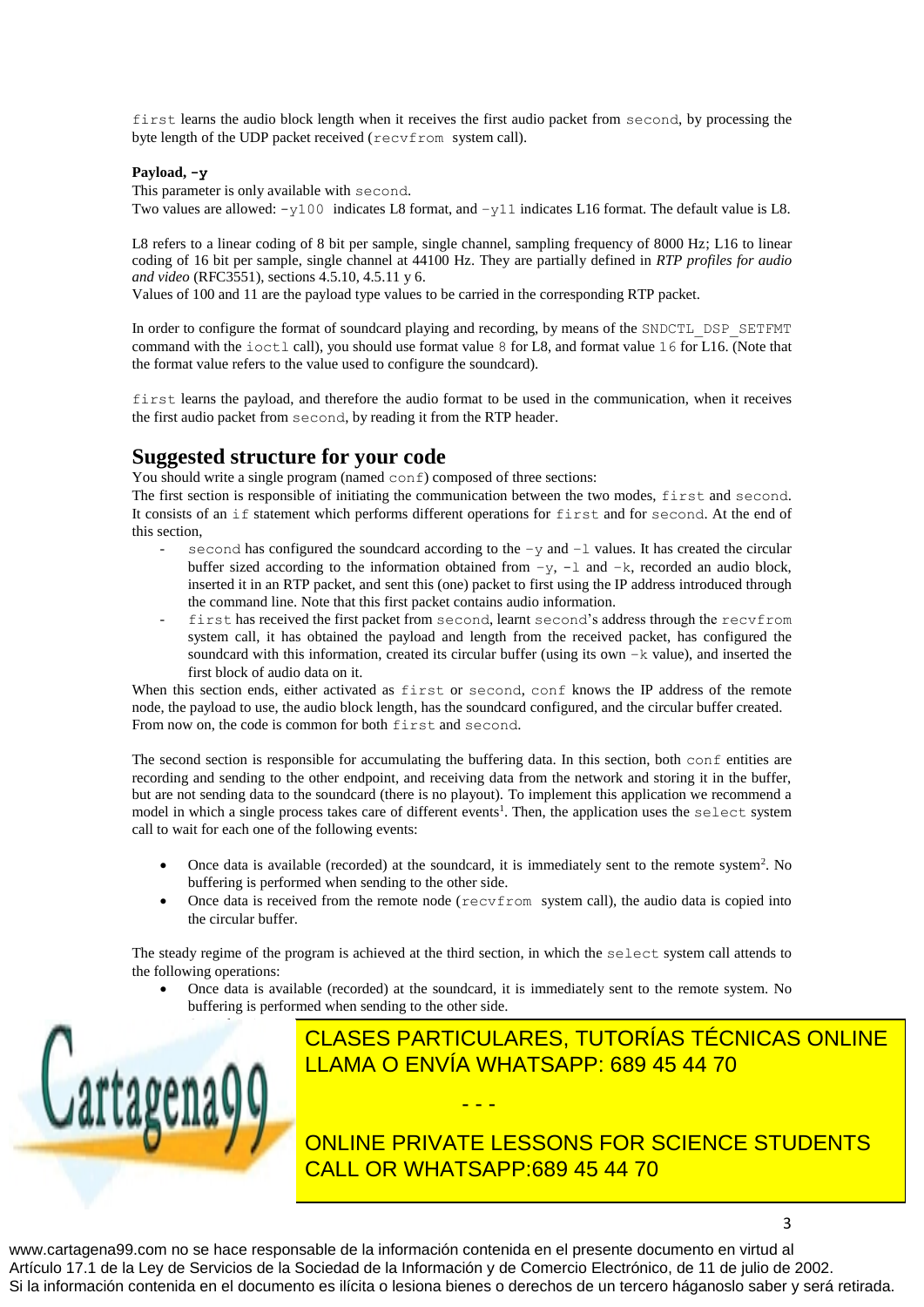select system call must be programmed to request a write operation in the soundcard. The rationale for this is that we prefer the data to be in the soundcard than in the circular buffer, so that any short operating system timing variation will not impact in the playout quality.

If the amount of data written exceeds the maximum available space in the soundcard memory, the operating system will block the writing operation, and it will awake the process later when there is enough space.

### **RTP considerations.**

For UDP data sending, you must consider the recommendation made in RFC 4961, so that source and destination ports must be the same for all UDP packets generated for RTP.

For timestamp encoding, take into account the recommendations of RFC3551: The timestamp of the RTP header of a packet is the timestamp corresponding to the first sample included in the packet, and the frequency used to mark the packets is the same as the one used for sampling. So if a packet contains 128 samples and the packet has a timestamp of 3300, the following packet must have a timestamp of 3428.

To ease debugging, we recommend you to start sequence numbers and timestamp values by 0. Be careful with the coding of RTP headers to make them compliant to the standard: control fields must honor the byte order convention for sending data over a network, the *network byte order* or *Most Significant Byte*, in contrast to what it is used by our Intel systems, so that you should use the functions htonl, htons and their inverses ntohl and ntohs appropriately. Moreover, the audio data should be transported using an appropriate byte order (so that they can be received by architectures with a different byte order and can be reconstructed in the correct way). Therefore, you should use conversion functions if data are recorded in a 16 bits format.

Use also 0 and 1 for the SSRC of first and second, respectively.

For the other packet header fields, use the value 0.

#### **Sequence number check**

For each RTP packet received from the remote conf system, the application is required to check for the appropriate sequence number. This check (and the operations described in this paragraph) is performed when the packet is received.

We assume that packets can be lost in the network, but never reordered (this is a very simplified model of a real network, in which reordering may definitely occur). This assumption is raised to allow simplifying the code. With this 'ordered delivery' assumption, if we receive a packet with sequence number [X], and then a packet with sequence number  $[X+2]$ , we must assume that only possible reason for this is that packet  $[X+1]$  has been lost (because reordering is impossible due to our initial assumption).

In this case, the behavior specified for conf is that the data corresponding to [X] will be copied to the position in the circular buffer corresponding to  $[X+1]$ , with the data corresponding to  $[X+2]$  (the same data) inserted right after.

If packet  $[X+1]$  arrives later, it must be discarded.

If verbose mode (-c) is active, this part of code is responsible for generating d (*delay*) and s (*sequence*) outputs.

## **Late packets**

If verbose mode  $(-c)$  is active, this part of code is responsible for generating  $t$  (*timer*) outputs.



# CLASES PARTICULARES, TUTORÍAS TÉCNICAS ONLINE LLAMA O ENVÍA WHATSAPP: 689 45 44 70

ONLINE PRIVATE LESSONS FOR SCIENCE STUDENTS CALL OR WHATSAPP:689 45 44 70

4

www.cartagena99.com no se hace responsable de la información contenida en el presente documento en virtud al Artículo 17.1 de la Ley de Servicios de la Sociedad de la Información y de Comercio Electrónico, de 11 de julio de 2002. Si la información contenida en el documento es ilícita o lesiona bienes o derechos de un tercero háganoslo saber y será retirada.

- - -